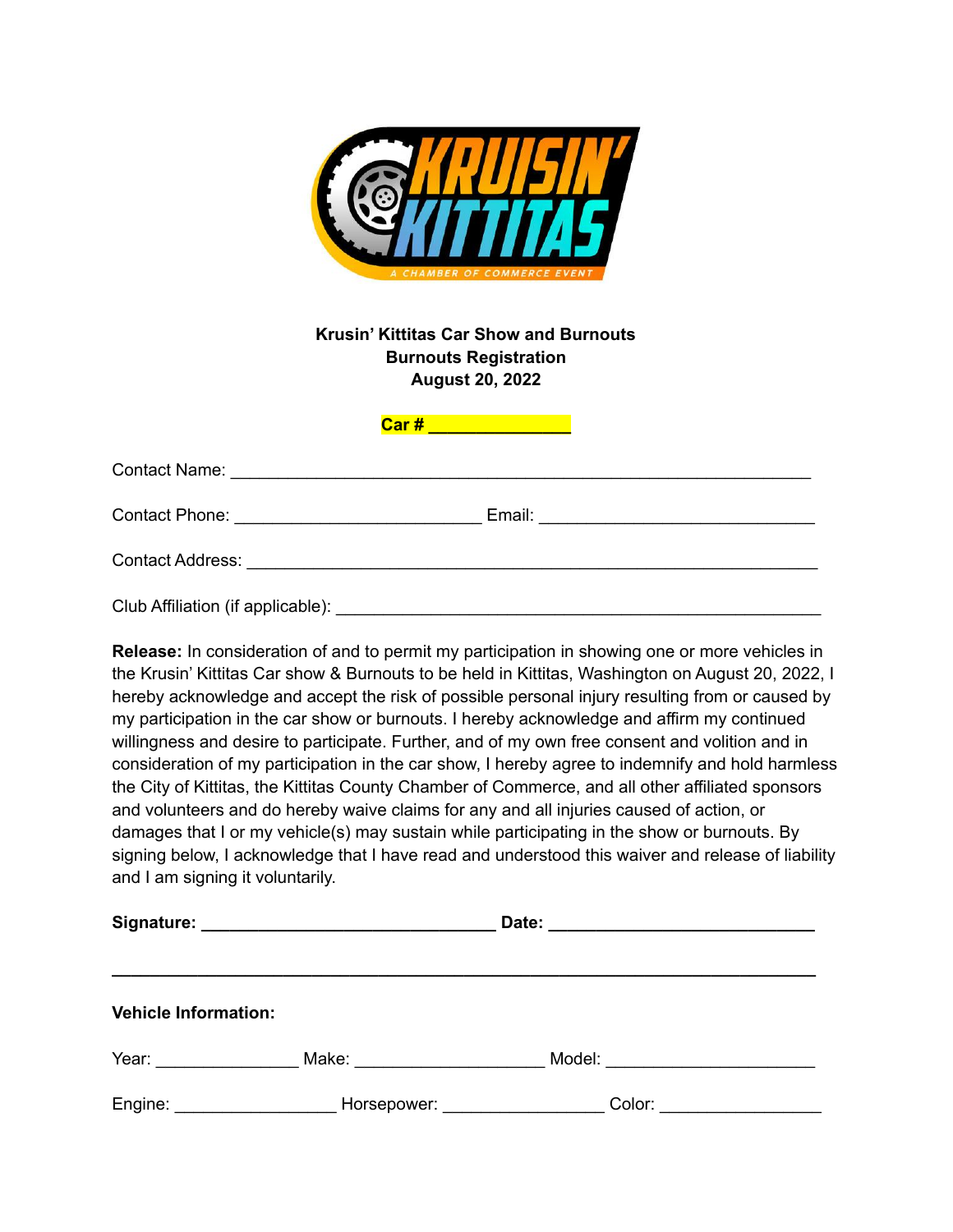### **Division Information (check one):**

- $\Box$  Amature
- $\Box$  Truck
- $\Box$  Pro

## **Payment**:

Entry fee is **\$15.00 per vehicle, per event**. You can pay over the phone at (509) 925-2002, pay with cash, or send a check in to the Kittitas County Chamber of Commerce at 609 N Main Street Ellensburg, WA.

# **VALID DRIVERS LICENSE REQUIRED AND MINIMUM INSURANCE REQUIRED BY WASHINGTON STATE LAW ON VEHICLE(S) ENTERED.**

# **YOU MUST BE 18 YEARS OR OLDER TO PARTICIPATE. MUST HAVE DRIVE SHAFT LOOP. CARS/DRIVERS ENTERING THE BURNOUTS MUST FILL OUT AN ADDITIONAL WAIVER AND PAY AN ADDITIONAL ENTRY FEE TO PARTICIPATE.**

\_\_\_\_\_\_\_\_\_\_\_\_\_\_\_\_\_\_\_\_\_\_\_\_\_\_\_\_\_\_\_\_\_\_\_\_\_\_\_\_\_\_\_\_\_\_\_\_\_\_\_\_\_\_\_\_\_\_\_\_\_\_\_\_\_\_\_\_\_\_\_\_\_\_

### **Burnout Rules:**

All burnout vehicles and entries must be street legal, have valid ID, minimum insurance coverage, have a drive shaft loop installed and pass a safety inspection.

- 1. Contestants must pre-register before 1:45 p.m (entry fee is \$15.00 per vehicle). Sign a liability waiver and fill out an announcement card. Only after you have turned this information in will you receive your contestant number validating entry.
- 2. A valid driver's license is required and minimum insurance coverage required by Washington state law for each of the vehicle(s) entered. Minimum age to participate is 18 years.
- 3. Each vehicle must pass a simple safety inspection before participating (lug nuts, loose parts, etc). If for any reason a safety official deems the vehicle unsafe, the vehicle will not be allowed to compete. All vehicles must have a drive shaft loop installed.
- 4. Each contestant will be allowed to burnout only one time. No practice runs.
- 5. For this slow rolling burnout, no standing still. The amount of smoke and length of black marks left will determine the winner. There are 3 classes of which a 1st place winner will be picked: Pro Class (previous winner and challengers) Amature Class, and Truck Class.
- 6. The contestant will travel a predetermined length in the designated area and immediately stop accelerating when safety officials flag you to stop (a buzzer/light will be placed inside your vehicle to notify you when to stop, a blow horn will sound as well).
- 7. The vehicle must stay to the right of the double yellow line. If your vehicle crosses the line or begins to turn toward the left or right to an extreme that the official feels is unsafe